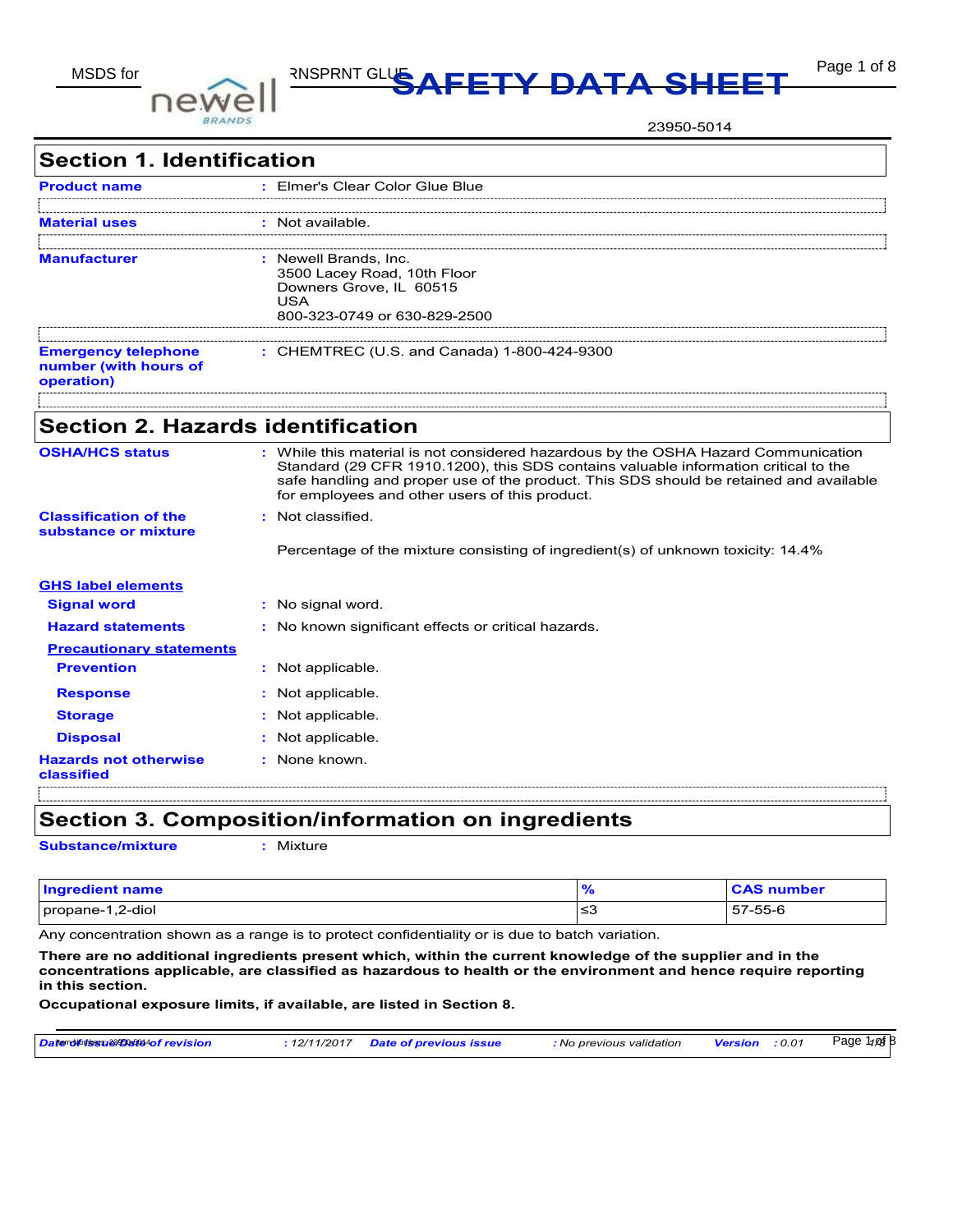### **Section 4. First aid measures**

#### Wash out mouth with water. Remove victim to fresh air and keep at rest in a position comfortable for breathing. If material has been swallowed and the exposed person is conscious, give small quantities of water to drink. Do not induce vomiting unless directed to do so by medical personnel. Get medical attention if symptoms occur. **:** Immediately flush eyes with plenty of water, occasionally lifting the upper and lower eyelids. Check for and remove any contact lenses. Get medical attention if irritation occurs. Flush contaminated skin with plenty of water. Remove contaminated clothing and **:** shoes. Get medical attention if symptoms occur. Remove victim to fresh air and keep at rest in a position comfortable for breathing. Get **:** medical attention if symptoms occur. **Eye contact Skin contact Inhalation Ingestion : Description of necessary first aid measures**

| <b>Most important symptoms/effects, acute and delayed</b> |                                                                                                                                |
|-----------------------------------------------------------|--------------------------------------------------------------------------------------------------------------------------------|
| <b>Potential acute health effects</b>                     |                                                                                                                                |
| <b>Eye contact</b>                                        | : No known significant effects or critical hazards.                                                                            |
| <b>Inhalation</b>                                         | : No known significant effects or critical hazards.                                                                            |
| <b>Skin contact</b>                                       | : No known significant effects or critical hazards.                                                                            |
| <b>Ingestion</b>                                          | : No known significant effects or critical hazards.                                                                            |
| <b>Over-exposure signs/symptoms</b>                       |                                                                                                                                |
| Eye contact                                               | : No specific data.                                                                                                            |
| <b>Inhalation</b>                                         | : No specific data.                                                                                                            |
| <b>Skin contact</b>                                       | : No specific data.                                                                                                            |
| <b>Ingestion</b>                                          | : No specific data.                                                                                                            |
|                                                           | Indication of immediate medical attention and special treatment needed, if necessary                                           |
| <b>Notes to physician</b>                                 | : Treat symptomatically. Contact poison treatment specialist immediately if large<br>quantities have been ingested or inhaled. |
| <b>Specific treatments</b>                                | : No specific treatment.                                                                                                       |
| <b>Protection of first-aiders</b>                         | : No action shall be taken involving any personal risk or without suitable training.                                           |

**See toxicological information (Section 11)**

### **Section 5. Fire-fighting measures**

| <b>Extinguishing media</b>                               |                                                                                                                                                                                                     |
|----------------------------------------------------------|-----------------------------------------------------------------------------------------------------------------------------------------------------------------------------------------------------|
| <b>Suitable extinguishing</b><br>media                   | : Use an extinguishing agent suitable for the surrounding fire.                                                                                                                                     |
| <b>Unsuitable extinguishing</b><br>media                 | : None known.                                                                                                                                                                                       |
| <b>Specific hazards arising</b><br>from the chemical     | : In a fire or if heated, a pressure increase will occur and the container may burst.                                                                                                               |
| <b>Hazardous thermal</b><br>decomposition products       | Decomposition products may include the following materials:<br>carbon dioxide<br>carbon monoxide                                                                                                    |
| <b>Special protective actions</b><br>for fire-fighters   | : Promptly isolate the scene by removing all persons from the vicinity of the incident if<br>there is a fire. No action shall be taken involving any personal risk or without suitable<br>training. |
| <b>Special protective</b><br>equipment for fire-fighters | Fire-fighters should wear appropriate protective equipment and self-contained breathing<br>apparatus (SCBA) with a full face-piece operated in positive pressure mode.                              |
| Datenduriess 29508094of revision                         | Page 2pd B<br>: 0.01<br>: 12/11/2017<br><b>Date of previous issue</b><br>: No previous validation<br><b>Version</b>                                                                                 |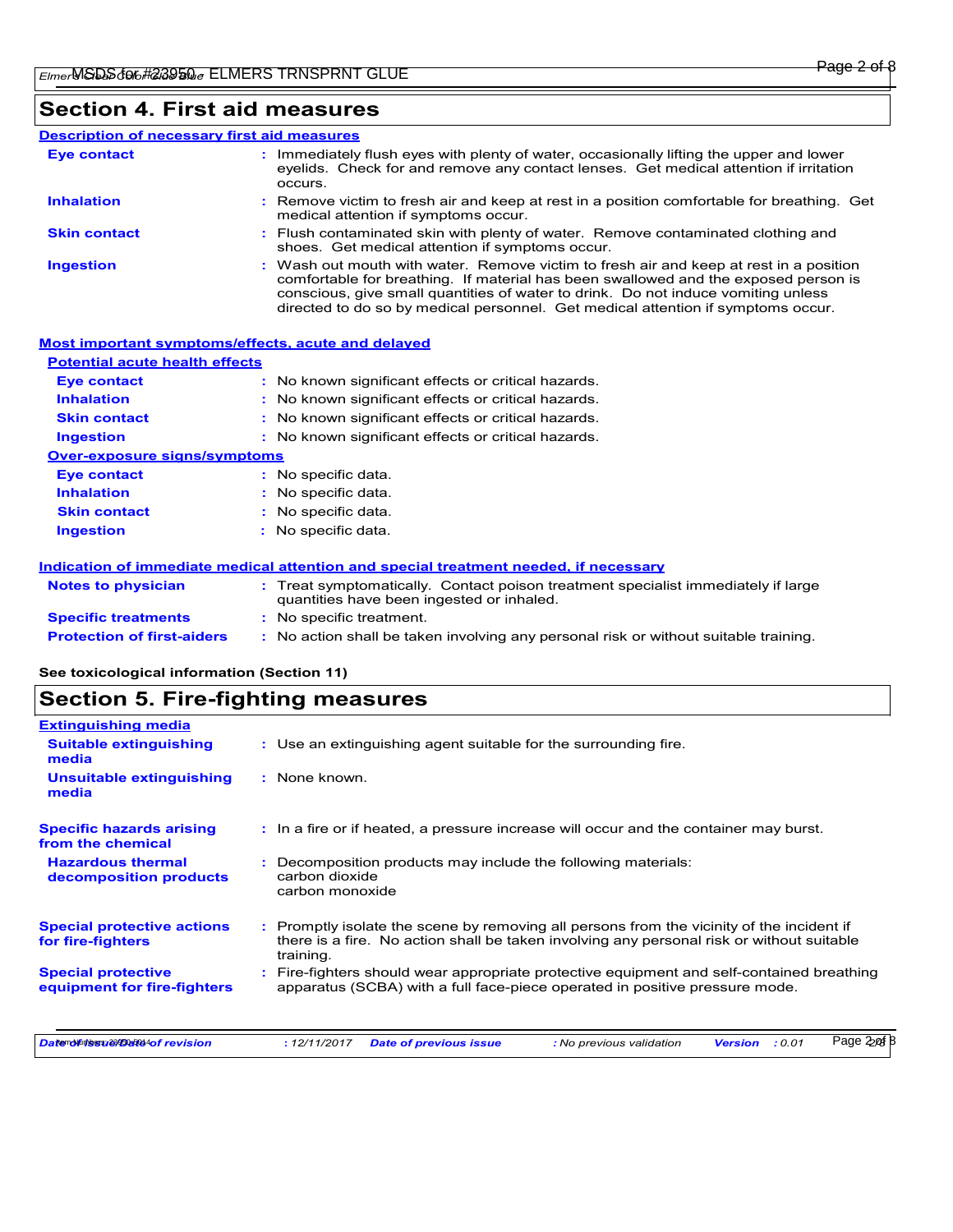### **Section 6. Accidental release measures**

|                                                       | Personal precautions, protective equipment and emergency procedures                                                                                                                                                                                                                                                                                                                                                                                                                                                                                                                      |  |
|-------------------------------------------------------|------------------------------------------------------------------------------------------------------------------------------------------------------------------------------------------------------------------------------------------------------------------------------------------------------------------------------------------------------------------------------------------------------------------------------------------------------------------------------------------------------------------------------------------------------------------------------------------|--|
| <b>For non-emergency</b><br>personnel                 | : No action shall be taken involving any personal risk or without suitable training.<br>Evacuate surrounding areas. Keep unnecessary and unprotected personnel from<br>entering. Do not touch or walk through spilled material. Put on appropriate personal<br>protective equipment.                                                                                                                                                                                                                                                                                                     |  |
| For emergency responders :                            | If specialized clothing is required to deal with the spillage, take note of any information in<br>Section 8 on suitable and unsuitable materials. See also the information in "For non-<br>emergency personnel".                                                                                                                                                                                                                                                                                                                                                                         |  |
| <b>Environmental precautions</b>                      | : Avoid dispersal of spilled material and runoff and contact with soil, waterways, drains<br>and sewers. Inform the relevant authorities if the product has caused environmental<br>pollution (sewers, waterways, soil or air).                                                                                                                                                                                                                                                                                                                                                          |  |
| Methods and materials for containment and cleaning up |                                                                                                                                                                                                                                                                                                                                                                                                                                                                                                                                                                                          |  |
| <b>Small spill</b>                                    | : Stop leak if without risk. Move containers from spill area. Dilute with water and mop up<br>if water-soluble. Alternatively, or if water-insoluble, absorb with an inert dry material and<br>place in an appropriate waste disposal container. Dispose of via a licensed waste<br>disposal contractor.                                                                                                                                                                                                                                                                                 |  |
| <b>Large spill</b>                                    | Stop leak if without risk. Move containers from spill area. Prevent entry into sewers,<br>water courses, basements or confined areas. Wash spillages into an effluent treatment<br>plant or proceed as follows. Contain and collect spillage with non-combustible,<br>absorbent material e.g. sand, earth, vermiculite or diatomaceous earth and place in<br>container for disposal according to local regulations (see Section 13). Dispose of via a<br>licensed waste disposal contractor. Note: see Section 1 for emergency contact<br>information and Section 13 for waste disposal. |  |

### **Section 7. Handling and storage**

| <b>Precautions for safe handling</b>                                             |                                                                                                                                                                                                                                                                                                                                                                                                                                                                                                             |
|----------------------------------------------------------------------------------|-------------------------------------------------------------------------------------------------------------------------------------------------------------------------------------------------------------------------------------------------------------------------------------------------------------------------------------------------------------------------------------------------------------------------------------------------------------------------------------------------------------|
| <b>Protective measures</b>                                                       | : Put on appropriate personal protective equipment (see Section 8).                                                                                                                                                                                                                                                                                                                                                                                                                                         |
| <b>Advice on general</b><br>occupational hygiene                                 | : Eating, drinking and smoking should be prohibited in areas where this material is<br>handled, stored and processed. Workers should wash hands and face before eating.<br>drinking and smoking. Remove contaminated clothing and protective equipment before<br>entering eating areas. See also Section 8 for additional information on hygiene<br>measures.                                                                                                                                               |
| <b>Conditions for safe storage,</b><br>including any<br><i>incompatibilities</i> | Store in accordance with local regulations. Store in original container protected from<br>direct sunlight in a dry, cool and well-ventilated area, away from incompatible materials<br>(see Section 10) and food and drink. Keep container tightly closed and sealed until<br>ready for use. Containers that have been opened must be carefully resealed and kept<br>upright to prevent leakage. Do not store in unlabeled containers. Use appropriate<br>containment to avoid environmental contamination. |

### **Section 8. Exposure controls/personal protection**

| <b>Control parameters</b><br><b>Occupational exposure limits</b><br>propane-1,2-diol |                                                                                                                                                                                                                                                                                                                                 |
|--------------------------------------------------------------------------------------|---------------------------------------------------------------------------------------------------------------------------------------------------------------------------------------------------------------------------------------------------------------------------------------------------------------------------------|
| <b>Appropriate engineering</b><br>controls                                           | : Good general ventilation should be sufficient to control worker exposure to airborne<br>contaminants.                                                                                                                                                                                                                         |
| <b>Environmental exposure</b><br>controls                                            | : Emissions from ventilation or work process equipment should be checked to ensure<br>they comply with the requirements of environmental protection legislation. In some<br>cases, fume scrubbers, filters or engineering modifications to the process equipment<br>will be necessary to reduce emissions to acceptable levels. |
| Individual protection measures                                                       |                                                                                                                                                                                                                                                                                                                                 |

| Datenduiness129508094of revision | : 12/11/2017 Date of previous issue | : No previous validation | <b>Version</b> : 0.01 | Page 3sof 8 |
|----------------------------------|-------------------------------------|--------------------------|-----------------------|-------------|
|                                  |                                     |                          |                       |             |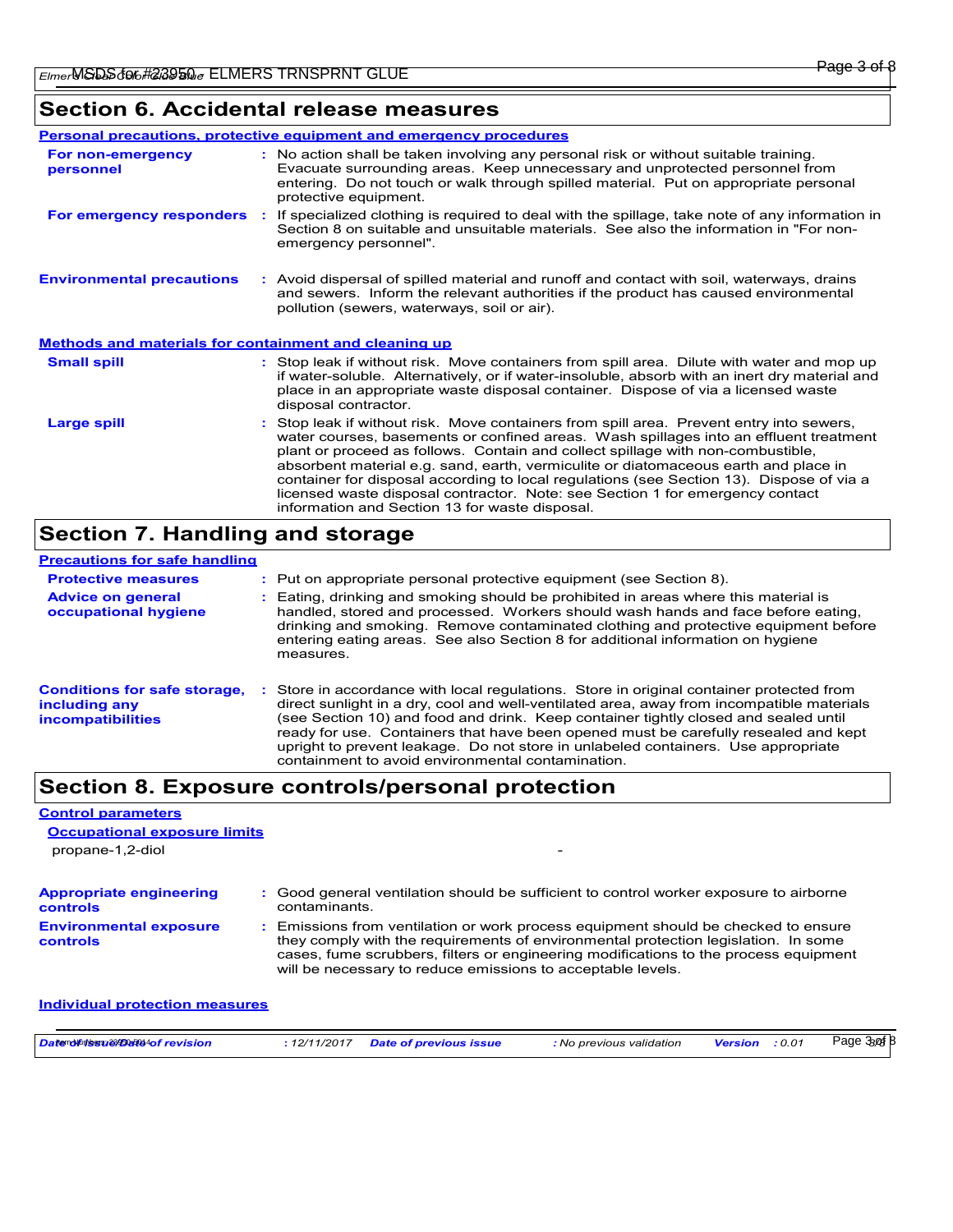## **Section 8. Exposure controls/personal protection**

| <b>Hygiene measures</b>       | : Wash hands, forearms and face thoroughly after handling chemical products, before<br>eating, smoking and using the lavatory and at the end of the working period.<br>Appropriate techniques should be used to remove potentially contaminated clothing.<br>Wash contaminated clothing before reusing. Ensure that eyewash stations and safety<br>showers are close to the workstation location. |
|-------------------------------|---------------------------------------------------------------------------------------------------------------------------------------------------------------------------------------------------------------------------------------------------------------------------------------------------------------------------------------------------------------------------------------------------|
| <b>Eye/face protection</b>    | : Safety eyewear complying with an approved standard should be used when a risk<br>assessment indicates this is necessary to avoid exposure to liquid splashes, mists,<br>gases or dusts. If contact is possible, the following protection should be worn, unless<br>the assessment indicates a higher degree of protection: safety glasses with side-<br>shields.                                |
| <b>Skin protection</b>        |                                                                                                                                                                                                                                                                                                                                                                                                   |
| <b>Hand protection</b>        | : Chemical-resistant, impervious gloves complying with an approved standard should be<br>worn at all times when handling chemical products if a risk assessment indicates this is<br>necessary.                                                                                                                                                                                                   |
| <b>Body protection</b>        | : Personal protective equipment for the body should be selected based on the task being<br>performed and the risks involved and should be approved by a specialist before<br>handling this product.                                                                                                                                                                                               |
| <b>Other skin protection</b>  | : Appropriate footwear and any additional skin protection measures should be selected<br>based on the task being performed and the risks involved and should be approved by a<br>specialist before handling this product.                                                                                                                                                                         |
| <b>Respiratory protection</b> | : Based on the hazard and potential for exposure, select a respirator that meets the<br>appropriate standard or certification. Respirators must be used according to a<br>respiratory protection program to ensure proper fitting, training, and other important<br>aspects of use.                                                                                                               |

### **Section 9. Physical and chemical properties**

| <b>Appearance</b>                                      |                  |                               |                          |                |        |            |
|--------------------------------------------------------|------------------|-------------------------------|--------------------------|----------------|--------|------------|
| <b>Physical state</b>                                  | : Liquid.        |                               |                          |                |        |            |
| <b>Color</b>                                           | Not available.   |                               |                          |                |        |            |
| <b>Odor</b>                                            | Not available.   |                               |                          |                |        |            |
| <b>Odor threshold</b>                                  | Not available.   |                               |                          |                |        |            |
| pH                                                     | Not available.   |                               |                          |                |        |            |
| <b>Melting point</b>                                   | Not available.   |                               |                          |                |        |            |
| <b>Boiling point</b>                                   | Not available.   |                               |                          |                |        |            |
| <b>Flash point</b>                                     | Not available.   |                               |                          |                |        |            |
| <b>Burning time</b>                                    | Not applicable.  |                               |                          |                |        |            |
| <b>Burning rate</b>                                    | Not applicable.  |                               |                          |                |        |            |
| <b>Evaporation rate</b>                                | Not available.   |                               |                          |                |        |            |
| <b>Flammability (solid, gas)</b>                       | Not available.   |                               |                          |                |        |            |
| <b>Lower and upper explosive</b><br>(flammable) limits | : Not available. |                               |                          |                |        |            |
| <b>Vapor pressure</b>                                  | Not available.   |                               |                          |                |        |            |
| <b>Vapor density</b>                                   | Not available.   |                               |                          |                |        |            |
| <b>Relative density</b>                                | Not available.   |                               |                          |                |        |            |
| <b>Solubility</b>                                      | Not available.   |                               |                          |                |        |            |
| <b>Solubility in water</b>                             | Not available.   |                               |                          |                |        |            |
| <b>Partition coefficient: n-</b><br>octanol/water      | : Not available. |                               |                          |                |        |            |
| <b>Auto-ignition temperature</b>                       | : Not available. |                               |                          |                |        |            |
| <b>Decomposition temperature</b>                       | Not available.   |                               |                          |                |        |            |
| <b>SADT</b>                                            | Not available.   |                               |                          |                |        |            |
| <b>Viscosity</b>                                       | Not available.   |                               |                          |                |        |            |
| <b>Aerosol product</b>                                 |                  |                               |                          |                |        |            |
| Datenduress129508040f revision                         | : 12/11/2017     | <b>Date of previous issue</b> | : No previous validation | <b>Version</b> | : 0.01 | Page 4pt 8 |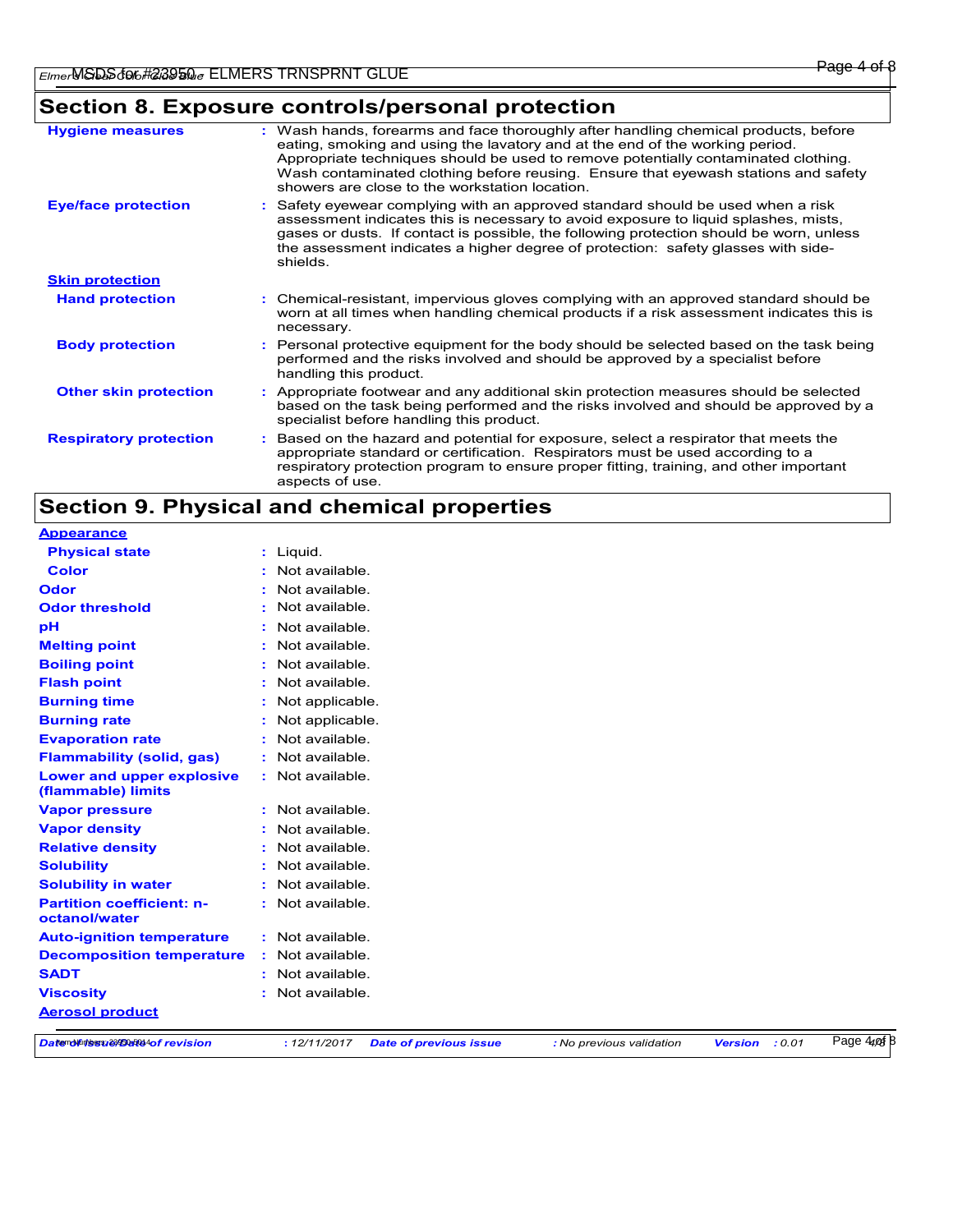### **Section 10. Stability and reactivity**

| <b>Reactivity</b>                            | : No specific test data related to reactivity available for this product or its ingredients.              |
|----------------------------------------------|-----------------------------------------------------------------------------------------------------------|
| <b>Chemical stability</b>                    | : The product is stable.                                                                                  |
| <b>Possibility of hazardous</b><br>reactions | : Under normal conditions of storage and use, hazardous reactions will not occur.                         |
| <b>Conditions to avoid</b>                   | No specific data.                                                                                         |
| <b>Incompatible materials</b>                | : No specific data.                                                                                       |
| <b>Hazardous decomposition</b><br>products   | : Under normal conditions of storage and use, hazardous decomposition products should<br>not be produced. |

### **Section 11. Toxicological information**

#### **Information on toxicological effects**

#### **Acute toxicity**

| <b>Product/ingredient name</b> | <b>Result</b>            | <b>Species</b> | <b>Dose</b>            | <b>Exposure</b> |
|--------------------------------|--------------------------|----------------|------------------------|-----------------|
| propane-1,2-diol               | LD50 Dermal<br>LD50 Oral | Rabbit<br>Rat  | 20800 mg/kg<br>20 g/kg |                 |

| <b>Irritation/Corrosion</b>    |                          |                |                          |                                          |                          |  |
|--------------------------------|--------------------------|----------------|--------------------------|------------------------------------------|--------------------------|--|
| <b>Product/ingredient name</b> | <b>Result</b>            | <b>Species</b> | <b>Score</b>             | <b>Exposure</b>                          | <b>Observation</b>       |  |
| propane-1,2-diol               | Eyes - Mild irritant     | Rabbit         |                          | 24 hours 500<br>milligrams               | $\overline{a}$           |  |
|                                | Eyes - Mild irritant     | Rabbit         |                          | 100<br>milligrams                        |                          |  |
|                                | Skin - Moderate irritant | Child          |                          | 96 hours 30<br>Percent<br>continuous     | $\overline{\phantom{0}}$ |  |
|                                | Skin - Mild irritant     | Human          |                          | 168 hours<br>500                         | $\overline{\phantom{0}}$ |  |
|                                | Skin - Moderate irritant | Human          |                          | milligrams<br>72 hours 104<br>milligrams |                          |  |
|                                | Skin - Mild irritant     | Woman          | $\overline{\phantom{a}}$ | Intermittent<br>96 hours 30<br>Percent   | $\overline{\phantom{0}}$ |  |

#### **Sensitization**

No known significant effects or critical hazards.

#### **Mutagenicity**

No known significant effects or critical hazards.

#### **Carcinogenicity**

No known significant effects or critical hazards.

#### **Reproductive toxicity**

No known significant effects or critical hazards.

#### **Teratogenicity**

No known significant effects or critical hazards.

#### **Specific target organ toxicity (single exposure)**

No known significant effects or critical hazards.

**Specific target organ toxicity (repeated exposure)**

| Datenoluress189508040f revision | : 12/11/2017 Date of previous issue | : No previous validation | <b>Version</b> | : 0.01 | Page 5 <sub>50</sub> 8 |
|---------------------------------|-------------------------------------|--------------------------|----------------|--------|------------------------|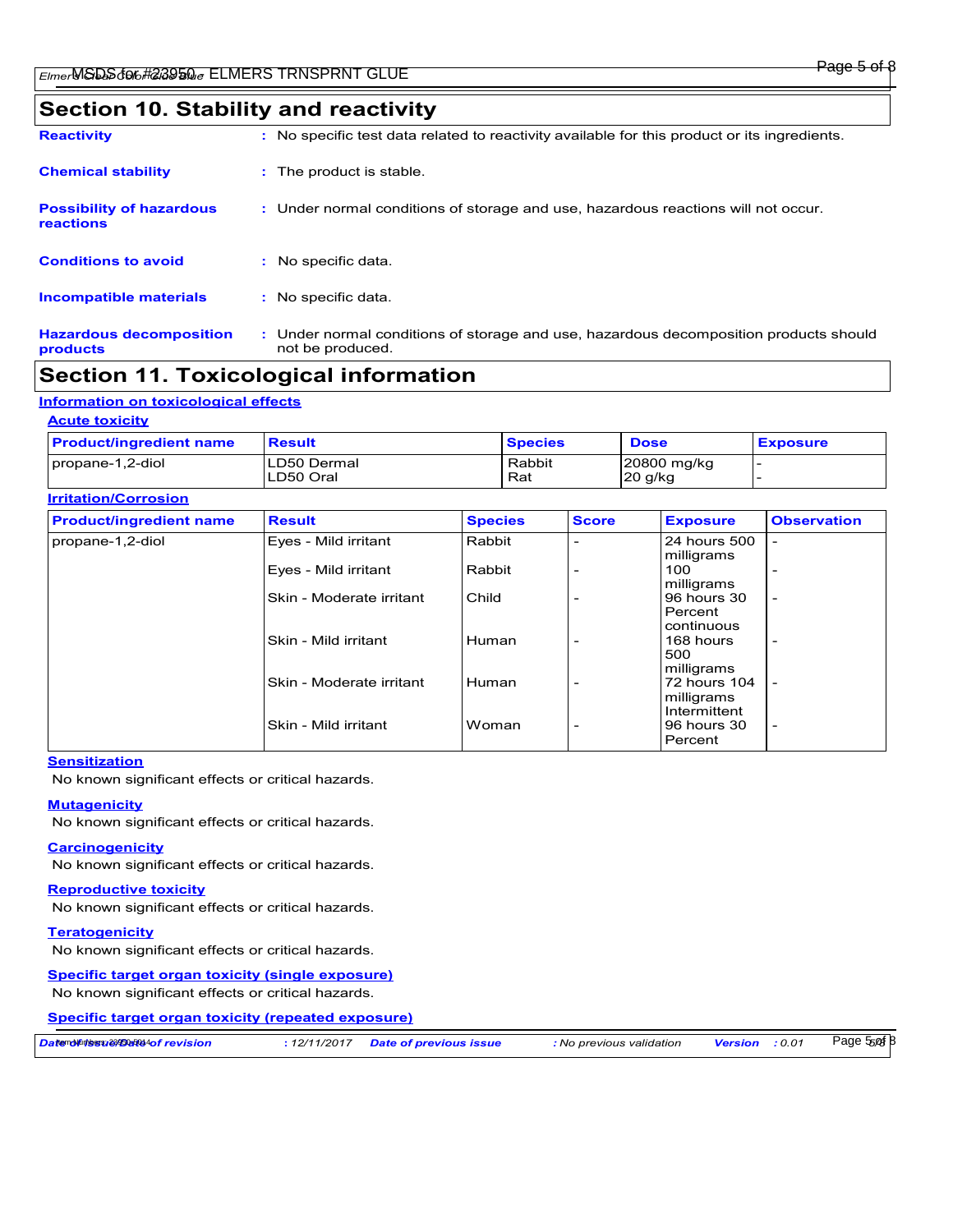### **Section 11. Toxicological information**

No known significant effects or critical hazards.

#### **Aspiration hazard**

No known significant effects or critical hazards.

| Information on the likely | : Not available. |
|---------------------------|------------------|
| routes of exposure        |                  |

#### **Delayed and immediate effects and also chronic effects from short and long term exposure**

| <b>Short term exposure</b>              |                                                     |
|-----------------------------------------|-----------------------------------------------------|
| <b>Potential immediate</b><br>effects   | $:$ Not available                                   |
| <b>Potential delayed effects</b>        | $:$ Not available.                                  |
| Long term exposure                      |                                                     |
| <b>Potential immediate</b><br>effects   | : Not available.                                    |
| <b>Potential delayed effects</b>        | : Not available.                                    |
| <b>Potential chronic health effects</b> |                                                     |
| General                                 | : No known significant effects or critical hazards. |
| <b>Carcinogenicity</b>                  | : No known significant effects or critical hazards. |
| <b>Mutagenicity</b>                     | : No known significant effects or critical hazards. |
| <b>Teratogenicity</b>                   | : No known significant effects or critical hazards. |
| <b>Developmental effects</b>            | : No known significant effects or critical hazards. |
| <b>Fertility effects</b>                | : No known significant effects or critical hazards. |
|                                         |                                                     |

#### **Numerical measures of toxicity**

#### **Acute toxicity estimates**

**Toxicity**

No known significant effects or critical hazards.

### **Section 12. Ecological information**

| <b>Product/ingredient name</b> | <b>Result</b>                                                          | <b>Species</b>                                                   | <b>Exposure</b>          |
|--------------------------------|------------------------------------------------------------------------|------------------------------------------------------------------|--------------------------|
| propane-1,2-diol               | Acute EC50 >110 ppm Fresh water<br>Acute LC50 1020000 ug/l Fresh water | Daphnia - Daphnia magna<br>Crustaceans - Ceriodaphnia<br>l dubia | l 48 hours<br>l 48 hours |
|                                | Acute LC50 710000 µg/l Fresh water                                     | <b>Fish - Pimephales promelas</b>                                | l 96 hours               |

#### **Persistence and degradability**

No known significant effects or critical hazards.

#### **Bioaccumulative potential**

| <b>Product/ingredient name</b> | <b>LogP</b> ow | <b>BCF</b> | <b>Potential</b> |
|--------------------------------|----------------|------------|------------------|
| propane-1,2-diol               | 1.07           |            | low              |

**Other adverse effects** : No known significant effects or critical hazards.

| Datenoโตร์ประชาชน Date 4of revision |  |
|-------------------------------------|--|
|-------------------------------------|--|

*Date of issue/Date of revision* Item Numbers: 23950-5014 **:** *12/11/2017 Date of previous issue : No previous validation Version : 0.01*

Page 6 of 8 *6/8*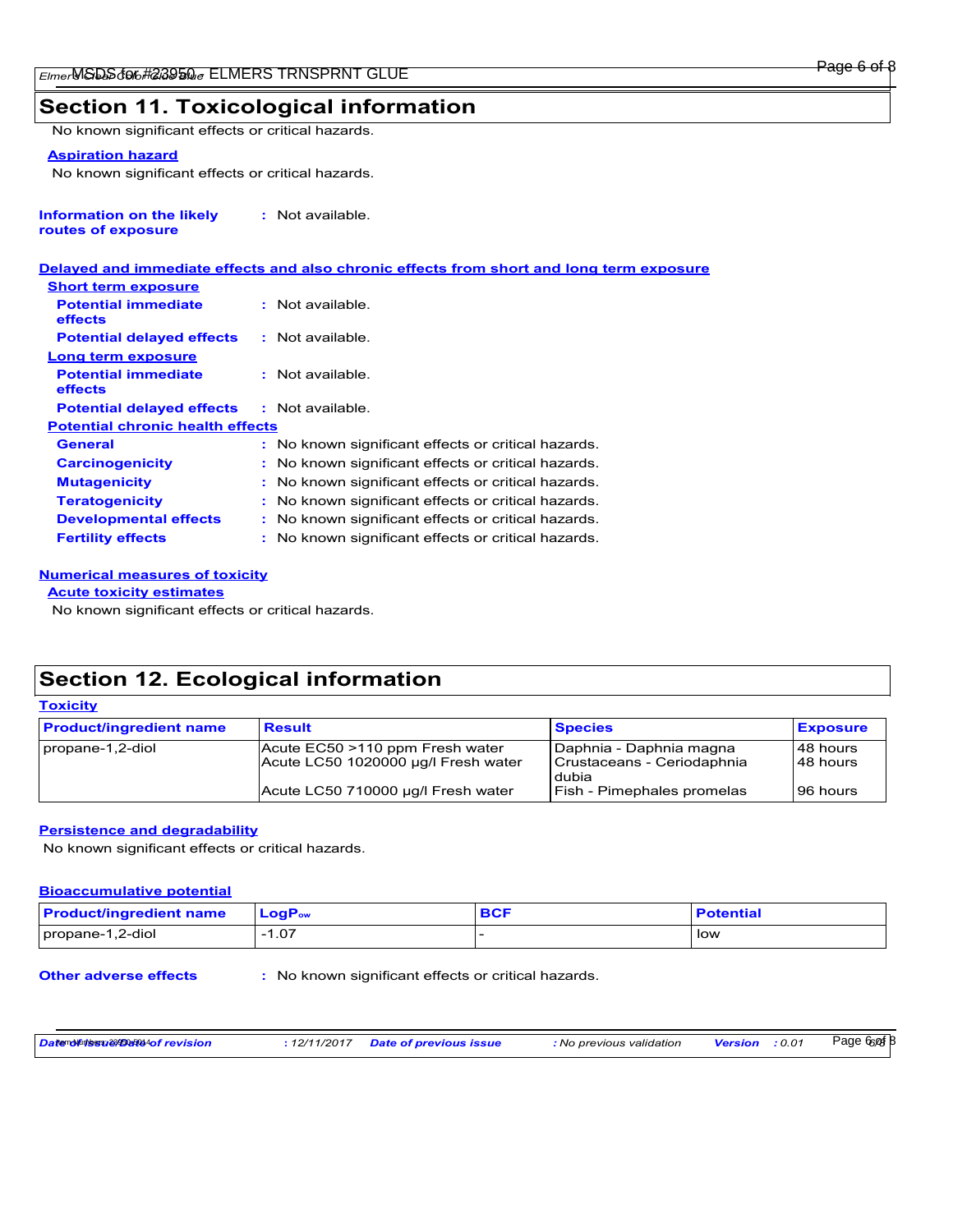### **Section 13. Disposal considerations**

### **Section 14. Transport information**

|                                         | <b>DOT</b><br><b>Classification</b> | <b>TDG</b><br><b>Classification</b> | <b>Mexico</b><br><b>Classification</b> | <b>IMDG</b>    | <b>IATA</b>    |
|-----------------------------------------|-------------------------------------|-------------------------------------|----------------------------------------|----------------|----------------|
| <b>UN number</b>                        | Not available.                      | Not available.                      | Not available.                         | Not available. | Not available. |
| <b>UN proper</b><br>shipping name       | Not available.                      | Not available.                      | Not available.                         | Not available. | Not available. |
| <b>Transport</b><br>hazard class(es)    | Not available.                      | Not available.                      | Not available.                         | Not available. | Not available. |
| <b>Packing group</b>                    |                                     | $\overline{\phantom{a}}$            | $\overline{\phantom{0}}$               |                |                |
| <b>Environmental</b><br>hazards         | No.                                 | No.                                 | No.                                    | No.            | No.            |
| <b>Additional</b><br><b>information</b> |                                     |                                     | $\overline{\phantom{a}}$               |                |                |

Special precautions for user : Transport within user's premises: always transport in closed containers that are upright and secure. Ensure that persons transporting the product know what to do in the event of an accident or spillage.

### **Section 15. Regulatory information**

**U.S. Federal regulations : United States inventory (TSCA 8b)**: All components are listed or exempted. **SARA 311/312**

**Classification :** Not applicable.

**Composition/information on ingredients**

| <b>Name</b>      | $\frac{9}{6}$ | <b>Fire</b> | <b>Sudden</b><br>hazard release of<br><b>pressure</b> | <b>Reactive</b> | <b>Immediate</b><br>(acute)<br>health<br>hazard | <b>Delayed</b><br>(chronic)<br>health<br>hazard |
|------------------|---------------|-------------|-------------------------------------------------------|-----------------|-------------------------------------------------|-------------------------------------------------|
| propane-1,2-diol | 1.772         | No.         | No.                                                   | INo.            | Yes.                                            | No.                                             |

#### **California Prop. 65**

**WARNING:** This product contains less than 1% of a chemical known to the State of California to cause birth defects or other reproductive harm.

*Date of issue/Date of revision* Item Numbers: 23950-5014 **:** *12/11/2017 Date of previous issue : No previous validation Version : 0.01*